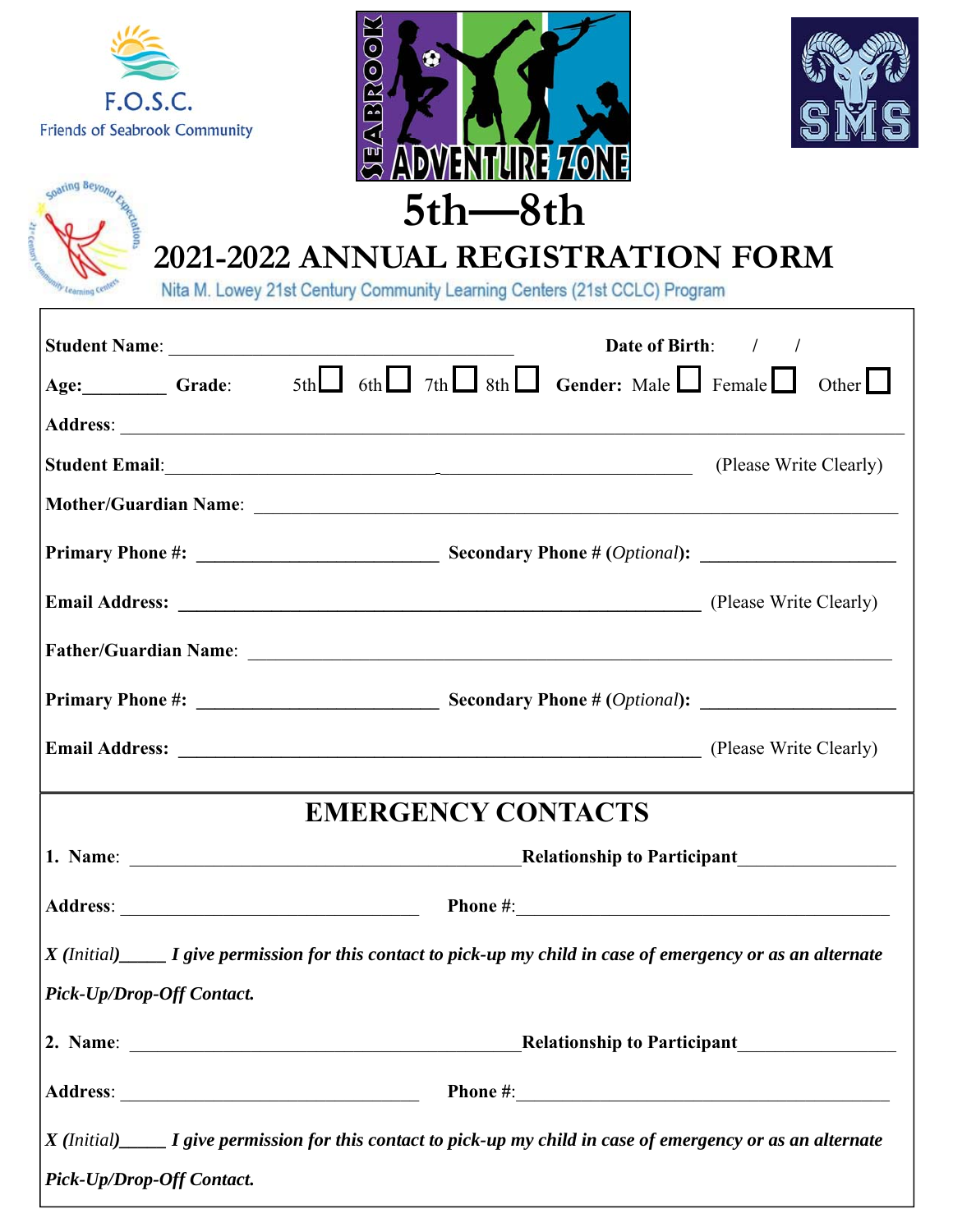

coaring Beyono





# **2021-2022 ANNUAL REGISTRATION FORM**

Nita M. Lowey 21st Century Community Learning Centers (21st CCLC) Program

#### **ALLERGIES & MEDICATIONS**

**FOOD ALLERGIES:** 1.\_\_\_\_\_\_\_\_\_\_\_\_\_\_\_\_\_\_\_\_\_ 2.\_\_\_\_\_\_\_\_\_\_\_\_\_\_\_\_\_\_\_ 3.\_\_\_\_\_\_\_\_\_\_\_\_\_\_\_\_\_\_

**OTHER ALLERGIES:** 1.\_\_\_\_\_\_\_\_\_\_\_\_\_\_\_\_\_\_\_\_\_ 2.\_\_\_\_\_\_\_\_\_\_\_\_\_\_\_\_\_\_\_ 3.\_\_\_\_\_\_\_\_\_\_\_\_\_\_\_\_\_\_

*X (Initial)\_\_\_\_\_* The Seabrook Adventure Zone can make REASONABLE snack/lunch accommodations but in the case that students have severe or specific food allergies, parents/guardians must send students to the SAZ program with appropriate snacks/lunch items aligned with their allergy needs.

| <b>MEDICATIONS:</b> |  |  |
|---------------------|--|--|
|---------------------|--|--|

*X (Initial)\_\_\_\_\_* The policy of the Seabrook Adventure Zone is that prescription medication is NOT distributed by SAZ staff or volunteers to participants. If medication is needed during program hours, it must be administered by the participant or responsible party.

*X (Initial)\_\_\_\_\_* I give permission for a 1st Aid/CPR certified SAZ staff member to administer ibuprofen or aspirin to my child as needed.

#### **FREE/REDUCED LUNCH**

SAZ provides ALL students in SAZ with daily FREE Lunch and Snacks, but funding is based on school Free/ Reduced Lunch rates. ALL Information in this document is CONFIDENTIAL.

#### **Please CHECK the BOX identifying if your child has….**

**FREE LUNCH REDUCED LUNCH REDUCED LUNCH FULL PRICE LUNCH** 

**I NEED FREE/REDUCED LUNCH APPLICATION**

**...NEXT PAGE**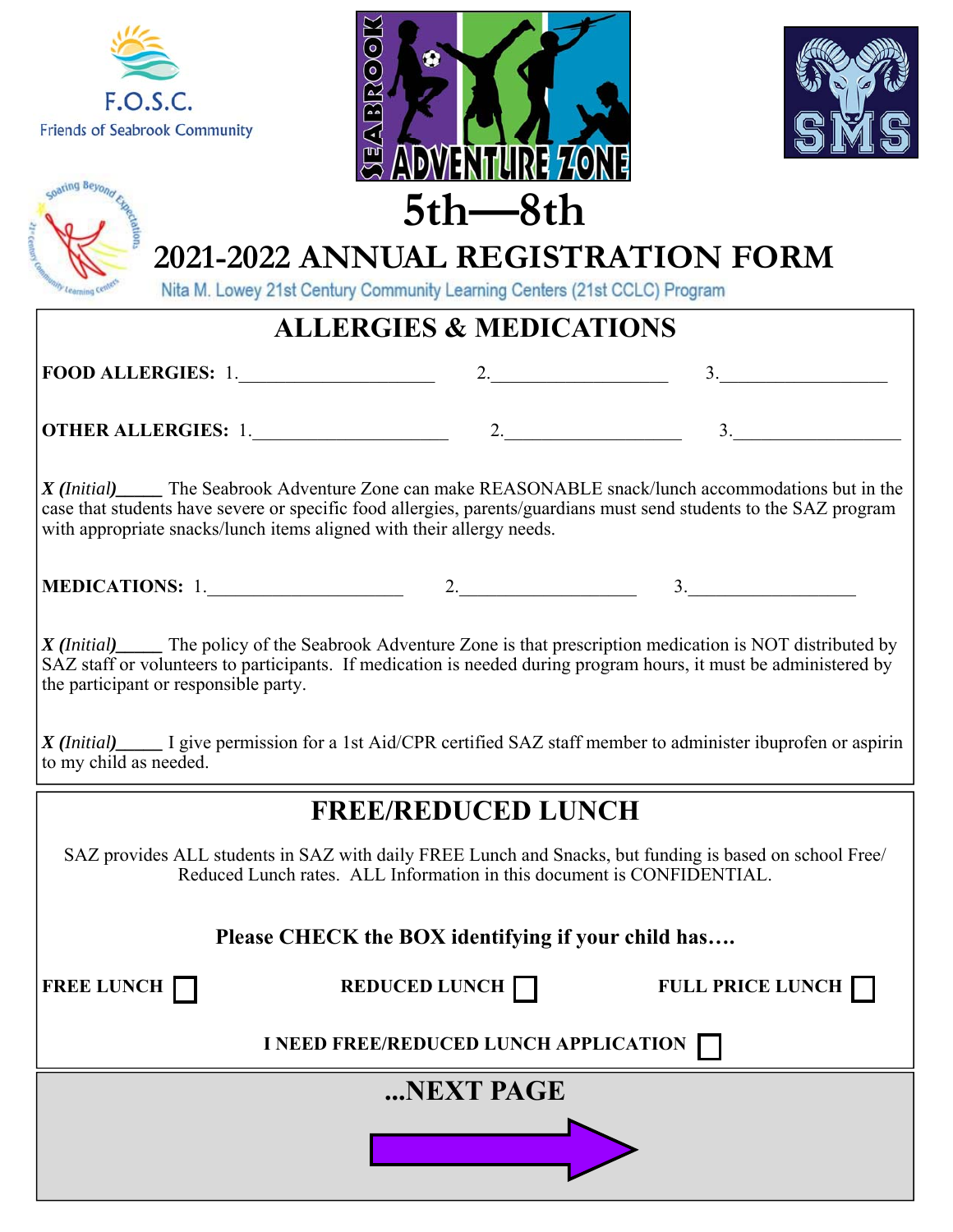







Nita M. Lowey 21st Century Community Learning Centers (21st CCLC) Program

#### **TRANSPORTATION**

SAZ encourages parents and families to utilize pick-up and car pooling strategies if they are available, and will work to connect parents with other parents that may be able to work together for transportation needs.

The Seabrook Adventure Zone ends at 6 PM and all students are expected to be picked up BEFORE or AT 6 PM! End of the Day Pick-Up location for the SAZ Middle School Site is the Back Parking Lot near the 5th Grade Exit of the Seabrook Middle School!

Transportation WILL NOT be a barrier for student participation in SAZ, so please reach out to your Site-Coordinator to discuss transportation needs and options.

*X (Initial)\_\_\_\_\_ My child has permission to walk or bike home from the Seabrook Adventure Zone program at the end of the SAZ day. OR X (Initial)\_\_\_\_\_ My child DOES NOT have permission to walk or bike home from the Seabrook Adventure Zone program at the end of the SAZ day.* 

*AND* 

*X (Initial)\_\_\_\_\_ My child DOES NOT need transportation home from SAZ.* 

*OR* 

*X (Initial)\_\_\_\_\_ I will EMAIL the SAZ SMS Site-Coordinator: Brittney Gentile at* **Brittney@friendsofseabrookcommunity.org**   *or SEND IN WRITING any transportation needs that may occur throughout the school year.* 

### **WAITLIST POLICY**

SAZ prides ourselves on our ability to avoid programming waitlists when possible, but in the case that a waitlist is in effect, the Seabrook Adventure Zone utilizes certain criteria to identify students most in need of programming that include…

**Academic Need:** Students scoring below proficiency in state standardized testing, showing difficulty with academic goals and objectives, and/or that are identified by the Seabrook School District and SAZ administration for academic supports.

**Behavioral/Social Emotional Learning Need:** Students that struggle with SEL skills aligned with their age and grade expectations, students with heightened behavioral challenges during the school day, and/or that are identified by the Seabrook School District and SAZ administration for behavioral/SEL supports.

**Free/Reduced Lunch:** Students that are identified with Free or Reduced Lunch in the Seabrook School District.

*In the circumstance of a waitlist in effect, SAZ Site-Coordinators will reach out to parents/families and inform them that their registration is on a temporary hold until programming space is available.* 

*SAZ will do everything within our ability to locate programming supports, additional staff, and/or work with community partners to move any child off of the waitlist and into the SAZ program as quickly as possible.*

*X (Initial)\_\_\_\_\_ I have read and understand the Seabrook Adventure Zone WAITLIST Policy.*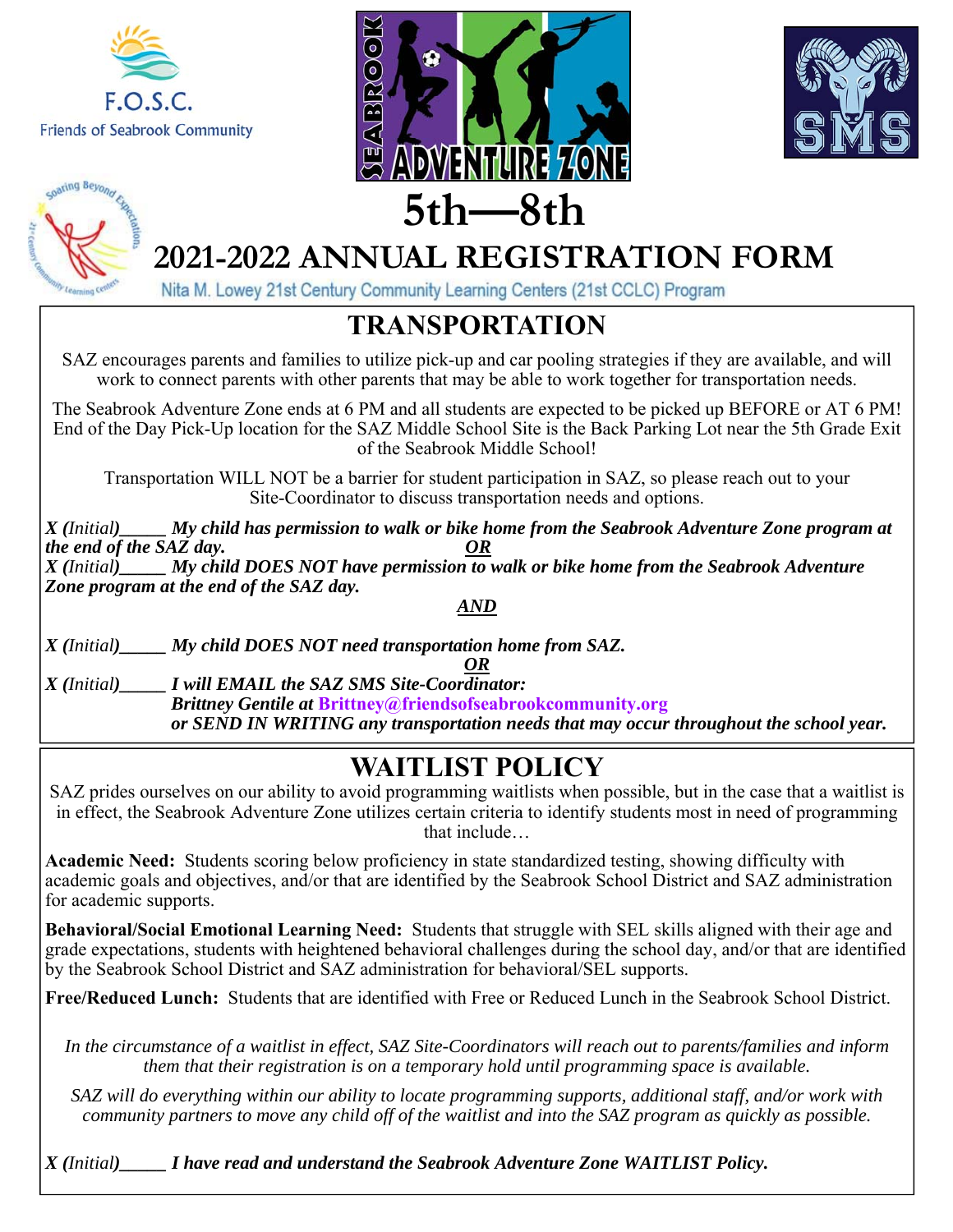







Nita M. Lowey 21st Century Community Learning Centers (21st CCLC) Program

### **SPECIAL EDUCATION & EQUITABLE SUPPORTS**

SAZ partners with the Seabrook School District and Friends of Seabrook Community to provide the Seabrook Adventure Zone program to Seabrook students. SAZ follows and adheres to all FERPA and IDEA guidelines and regulations and maintain all parent, student, and family confidentiality in accordance with the Family Educational Rights and Privacy Act (FERPA) and Individuals with Disabilities Education Act (IDEA).

SAZ will make REASONABLE accommodations for ALL students, especially those with IEP's and 504 Plans, to ensure that all students have equitable supports, both academically and behaviorally, during the Seabrook Adventure Zone program.

#### **INITIAL ONLY 1 Option Below...**

*X (Initial)\_\_\_\_\_ My child has an IEP or 504 Plan and I give the Seabrook Adventure Zone permission to obtain a copy of the document (s), including student academic and behavioral accommodations, from the Seabrook School District Special Education Department to ensure my child has the highest degree of programming supports during the Seabrook Adventure Zone.* 

#### $\sim$ OR $\sim$

*X (Initial)\_\_\_\_\_ I Do Not give the Seabrook Adventure Zone permission to obtain a copy of my child's IEP or 504 plan from the Seabrook School District Special Education Department.*

### *~OR~*

*X (Initial)\_\_\_\_\_ My child is not a Special Education student BUT I do have accommodations that work at home or in other programs, academically or behaviorally, and they include…. (Please Write Clearly Below)* 

*\_\_\_\_\_\_\_\_\_\_\_\_\_\_\_\_\_\_\_\_\_\_\_\_\_\_\_\_\_\_\_\_\_\_\_\_\_\_\_\_\_\_\_\_\_\_\_\_\_\_\_\_\_\_\_\_\_\_\_\_\_\_\_\_\_\_\_\_\_\_\_\_\_\_\_\_\_\_\_\_\_\_\_\_\_\_\_\_\_\_\_\_ \_\_\_\_\_\_\_\_\_\_\_\_\_\_\_\_\_\_\_\_\_\_\_\_\_\_\_\_\_\_\_\_\_\_\_\_\_\_\_\_\_\_\_\_\_\_\_\_\_\_\_\_\_\_\_\_\_\_\_\_\_\_\_\_\_\_\_\_\_\_\_\_\_\_\_\_\_\_\_\_\_\_\_\_\_\_\_\_\_\_\_\_* 

*\_\_\_\_\_\_\_\_\_\_\_\_\_\_\_\_\_\_\_\_\_\_\_\_\_\_\_\_\_\_\_\_\_\_\_\_\_\_\_\_\_\_\_\_\_\_\_\_\_\_\_\_\_\_\_\_\_\_\_\_\_\_\_\_\_\_\_\_\_\_\_\_\_\_\_\_\_\_\_\_\_\_\_\_\_\_\_\_\_\_\_\_ \_\_\_\_\_\_\_\_\_\_\_\_\_\_\_\_\_\_\_\_\_\_\_\_\_\_\_\_\_\_\_\_\_\_\_\_\_\_\_\_\_\_\_\_\_\_\_\_\_\_\_\_\_\_\_\_\_\_\_\_\_\_\_\_\_\_\_\_\_\_\_\_\_\_\_\_\_\_\_\_\_\_\_\_\_\_\_\_\_\_\_\_* 

*\_\_\_\_\_\_\_\_\_\_\_\_\_\_\_\_\_\_\_\_\_\_\_\_\_\_\_\_\_\_\_\_\_\_\_\_\_\_\_\_\_\_\_\_\_\_\_\_\_\_\_\_\_\_\_\_\_\_\_\_\_\_\_\_\_\_\_\_\_\_\_\_\_\_\_\_\_\_\_\_\_\_\_\_\_\_\_\_\_\_\_\_ \_\_\_\_\_\_\_\_\_\_\_\_\_\_\_\_\_\_\_\_\_\_\_\_\_\_\_\_\_\_\_\_\_\_\_\_\_\_\_\_\_\_\_\_\_\_\_\_\_\_\_\_\_\_\_\_\_\_\_\_\_\_\_\_\_\_\_\_\_\_\_\_\_\_\_\_\_\_\_\_\_\_\_\_\_\_\_\_\_\_\_\_* 

*1. \_\_\_\_\_\_\_\_\_\_\_\_\_\_\_\_\_\_\_\_\_\_\_\_\_\_\_\_\_\_\_\_\_\_\_\_\_\_\_\_\_\_\_\_\_\_\_\_\_\_\_\_\_\_\_\_\_\_\_\_\_\_\_\_\_\_\_\_\_\_\_\_\_\_\_\_\_\_\_\_\_\_\_\_\_\_\_\_\_* 

*3.*  $\blacksquare$ 

*2.*  $\blacksquare$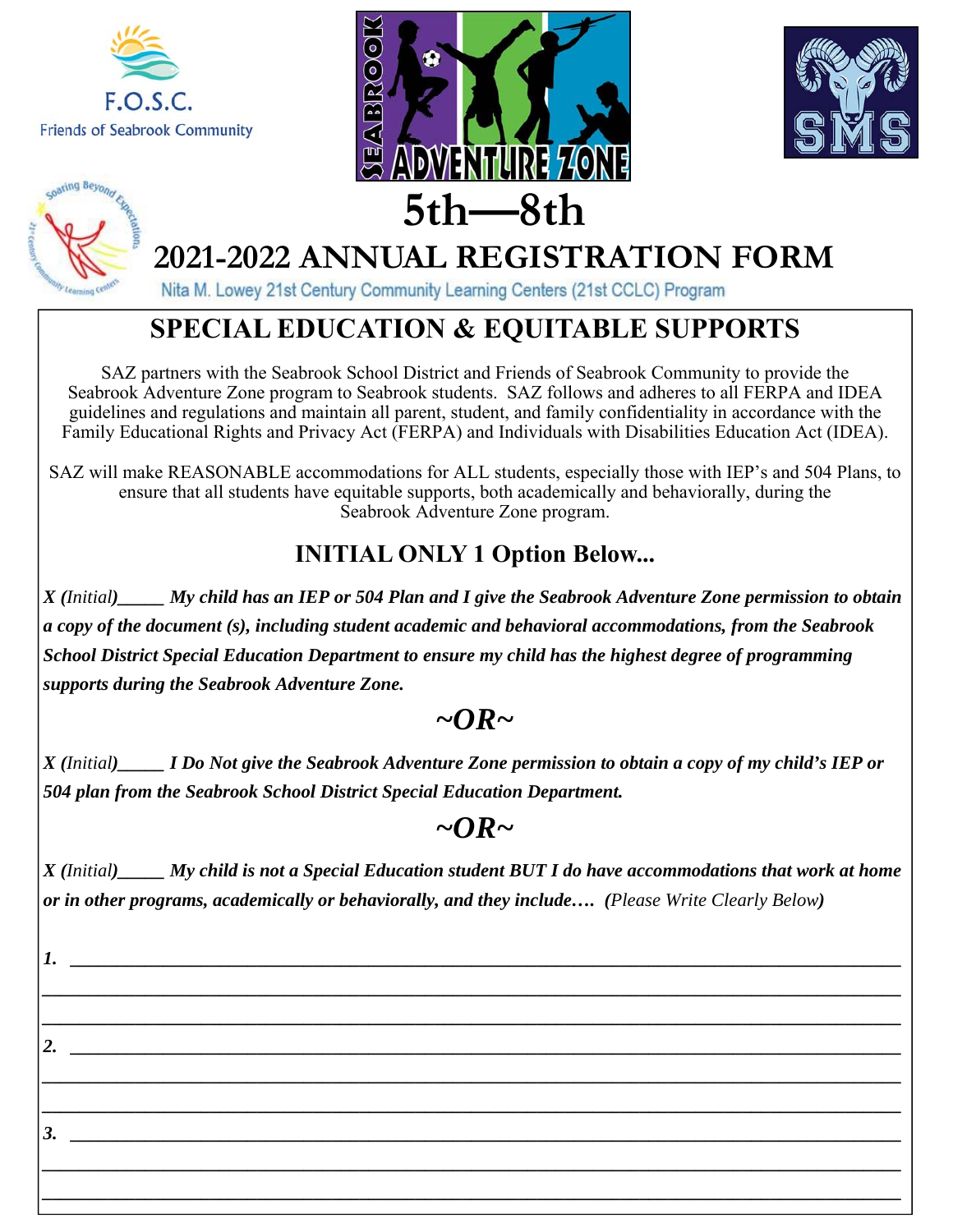

oating Beyon





# **2021-2022 ANNUAL REGISTRATION FORM**

Nita M. Lowey 21st Century Community Learning Centers (21st CCLC) Program

### **ATTENDANCE POLICY**

SAZ is NOT a DROP-IN program and requires a one-time ANNUAL REGISTRATION (this document) and PROGRAM ENROLLMENT FORMS throughout the year.

Program Session dates are detailed on the SAZ Calendar and Program Enrollment Forms can be completed both electronically and written available on the SAZ website at www.seabrookadventurezone.com and in the Seabrook Elementary School Front Office and Classrooms.

To fully appreciate the academic and behavioral programming components and exciting adventure zone options throughout the afternoon, we ask that parents and families encourage their children to stay the entire duration of the program as often as possible.

To maintain that all students have equitable access to the Seabrook Adventure Zone, SAZ mandates a CRUCIAL Attendance Policy detailed below.

#### *EXCUSED ABSENCE:*

Your child was absent from school, was dismissed early, was sent home on the bus at the end of the day by the nurse, or and EMAIL, CALL, or TEXT was sent to the Site-Coordinator prior to the beginning of the program. *\*Students absent from School cannot participate in SAZ afterschool and is an EXCUSED ABSENCE.* 

#### *UNEXCUSED ABSENCE:*

Your child was present in school but not present in SAZ on a day they were registered to be in SAZ, did not go home sick from school and was not dismissed early, and no prior EMAIL, CALL, or TEXT was made to the Site-Coordinator BEFORE the beginning of the program.

*1-2 Unexcused Absences:* SAZ Site-Coordinator will Email or Call home and discuss any barriers or challenges that may have prevented participation and communication, along with any resources or supports SAZ or our community partners may be able to provide.

*3 or more Unexcused Absences:* Student's enrollment will be put on an immediate freeze and the student will be added to the waiting list (if one is in effect) until parents/guardians can commit to a modified or changed REGISTRATION SCHEDULE with the Site-Coordinator in writing (Email or Written). *\*If a Waiting List is in effect, the student will not be able to return to SAZ until their turn on the waiting list OR the waiting list has been lifted.*

*X (Initial)\_\_\_\_\_ I have read and understand the SAZ Attendance Policy.*

**...YOUR ALMOST FINISHED! NEXT PAGE….**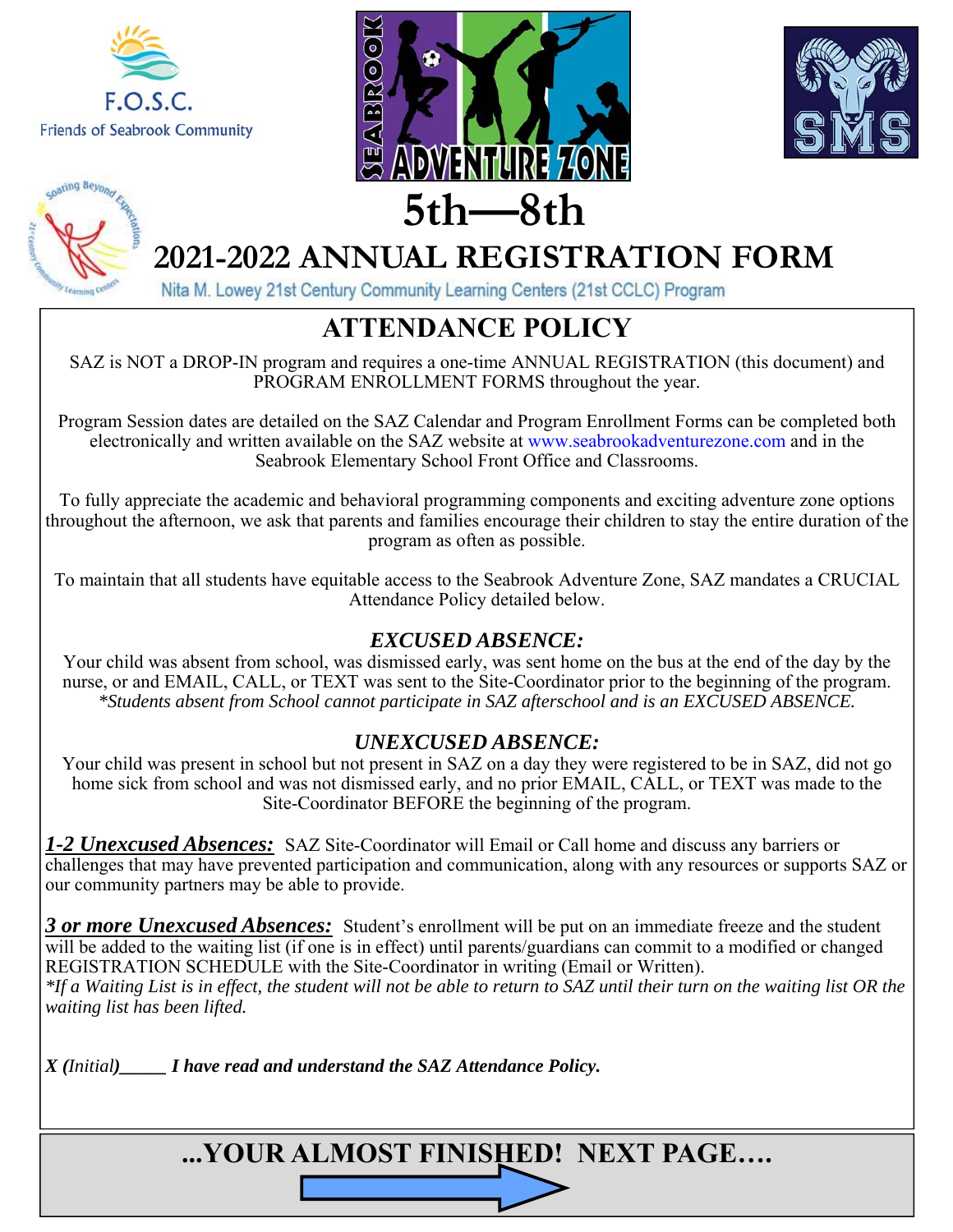







Nita M. Lowey 21st Century Community Learning Centers (21st CCLC) Program

#### **PHOTO/MEDIA RELEASE**

*X (Initial)\_\_\_\_\_ I give SAZ permission for the use of various media representations of my child, including photo, audio, video, and written, for education, outreach and recognition purposes.*

# **YOUTH VOICE (***Non-Academic Surveys***)**

*X (Initial)\_\_\_\_\_ I give permission for SAZ to survey my child about their experiences in the SAZ afterschool program, program ideas, student interests, and other non-academic questions in order to strengthen my child's YOUTH VOICE!* 

\**All surveys are anonymous with NO personal indicators!*

#### **COVID-19/HEALTH & WELLNESS**

SAZ follows all COVID-19 and Health & Wellness guidance from the Seabrook School District to maintain a healthy, safe environment during all SAZ programming.

*X (Initial)\_\_\_\_\_ I have read and understand the SAZ COVID-19/HEALTH & WELLNESS guidelines.* 

*\*For current protocols and updates on COVID-19, please see the Seabrook School District website* 

*OR* 

*the Seabrook Adventure Zone website at* **www.seabrookadventurezone.com**  *for guidance on Masks (Indoors, Outdoors, Transportation, etc.), Health and Hygiene, Cleaning Protocols, and other safety standards and regulations.*

*Please EMAIL Program Director: Forrest E Carter Jr with any COVID-19 related questions at forrest@friendsofseabrookcommunity.org* 

### **CELL PHONE POLICY**

Cell phones are HIGHLY DISCOURAGED in SAZ to maintain the maximum level of student engagement, focus, and safety.

Students have access to school phones and a SAZ Cell Phone at each site in the case of emergencies or making calls to home.

If a student DOES come to SAZ with a cell phone, the cell phone needs to stay in their backpack or locker at all times. If a student continues to abuse the SAZ cell phone policy, the cell phone will be taken, locked in a secure holding, returned to parents during pick-up, and the Behavior Policy located in the

SAZ Student and Parent Handbook will be followed.

*X (Initial)\_\_\_\_\_ My child WILL NOT bring their cell phone to SAZ.*  **OR** 

*X (Initial)\_\_\_\_\_ My child WILL bring their Cell Phone to SAZ and I understand the guidelines, expectations, and potential consequences outlined in the SAZ Cell Phone Policy.*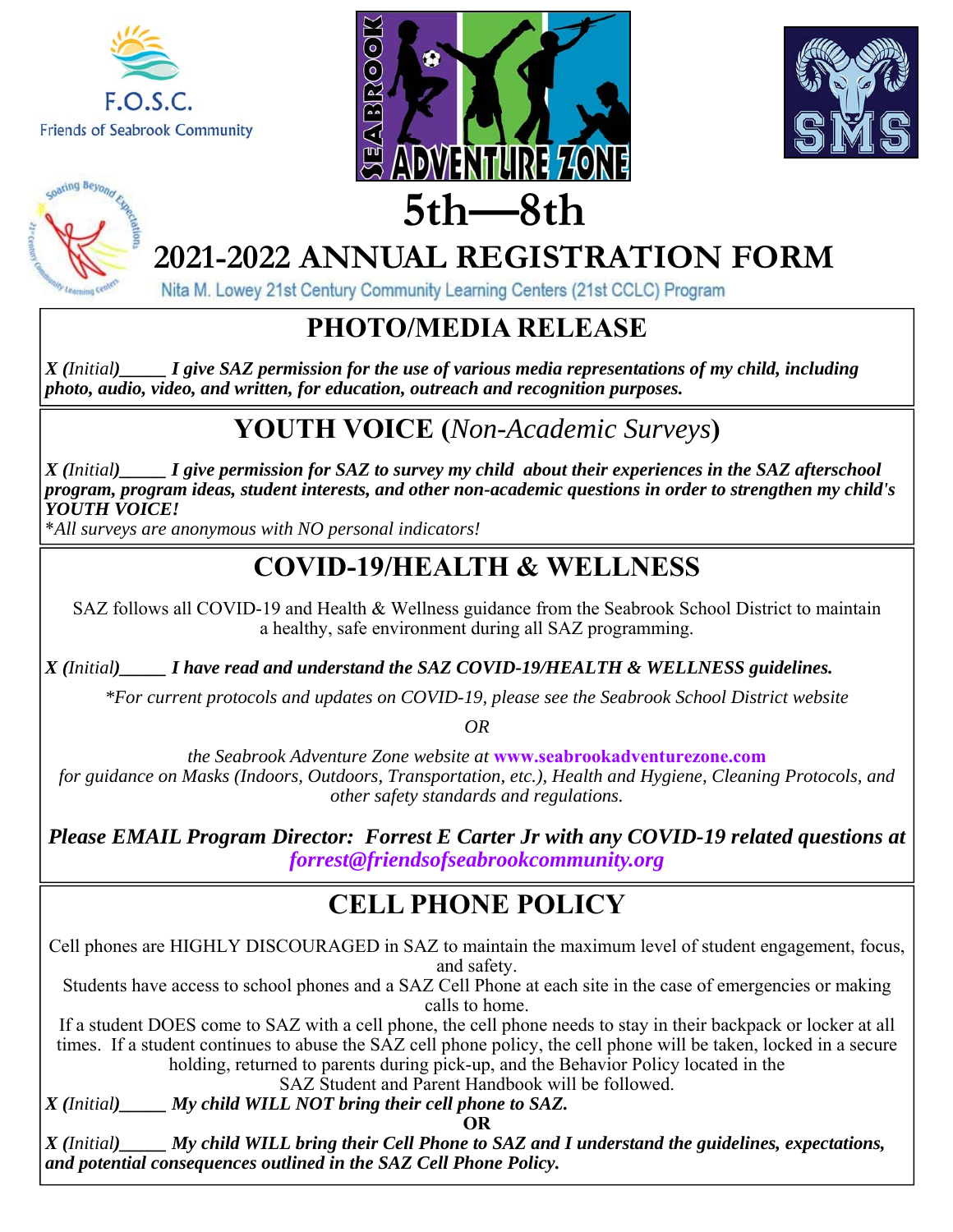





| <b>WAY TINIGINI LAND</b><br>$5th$ $-8th$                                                                                                                                  |                                                                                                                                                                                                                                                                         |                                                                                                                                                                                                                                                                                                                                                                                                              |  |  |  |
|---------------------------------------------------------------------------------------------------------------------------------------------------------------------------|-------------------------------------------------------------------------------------------------------------------------------------------------------------------------------------------------------------------------------------------------------------------------|--------------------------------------------------------------------------------------------------------------------------------------------------------------------------------------------------------------------------------------------------------------------------------------------------------------------------------------------------------------------------------------------------------------|--|--|--|
| <b>2021-2022 ANNUAL REGISTRATION FORM</b><br>Nita M. Lowey 21st Century Community Learning Centers (21st CCLC) Program                                                    |                                                                                                                                                                                                                                                                         |                                                                                                                                                                                                                                                                                                                                                                                                              |  |  |  |
| <b>YOUTH VOICE &amp; CHOICE</b><br>This page is for your CHILD to fill out!                                                                                               |                                                                                                                                                                                                                                                                         |                                                                                                                                                                                                                                                                                                                                                                                                              |  |  |  |
| One of the perks of registering for SAZ is that you get a<br><b>CUSTOMIZED SAZ INTRO PACK</b> given to you on your first day of SAZ that includes                         |                                                                                                                                                                                                                                                                         |                                                                                                                                                                                                                                                                                                                                                                                                              |  |  |  |
| Full Set of MARKERS, CRAYONS, and COLORED PENCILS<br>• 6 PENCILS and a PENCIL SHARPENER<br>• \$50 SAZ DOLLARS (Wait till you see the SAZ Store!)<br><b>WATERCOLOR SET</b> |                                                                                                                                                                                                                                                                         |                                                                                                                                                                                                                                                                                                                                                                                                              |  |  |  |
| • SAZ-I-TIZER (SAZ Hand Sanitizer given the name SAZ-I-TIZER by a SAZ Student!)<br>ANNNNNDDDDDThe Items Below that YOU CHOOSE!!!<br>Have FUN!                             |                                                                                                                                                                                                                                                                         |                                                                                                                                                                                                                                                                                                                                                                                                              |  |  |  |
| <b>Check One Box for Each Item!</b>                                                                                                                                       |                                                                                                                                                                                                                                                                         | <b>Check One Box for Each Item!</b>                                                                                                                                                                                                                                                                                                                                                                          |  |  |  |
| <b>BLACK</b><br><b>BURGUNDY</b><br><b>PURPLE</b><br><b>BLUE</b><br>YELLOW<br><b>CHARCOAL</b>                                                                              | $\sim$ SAZ CINCH BAG $\sim$<br><b>LIGHT PINK</b><br><b>ORANGE</b><br>NAVY BLUE<br>CAROLINA BLUE<br><b>LIME GREEN</b><br><b>-FLEXIBLE RULER-</b><br>ORANGE<br><b>GREEN</b><br><b>PURPLE</b><br>$\sim$ SAZ WATER BOTTLE $\sim$<br><b>FUCHSIA</b><br>$\operatorname{BLUE}$ | $\sim$ SAZ WALLET $\sim$<br><b>BLUE</b><br><b>GREEN</b><br>ORANGE<br>YELLOW<br><b>PURPLE</b><br><b>PINK</b><br>$\sim$ SAZ CLOTH FACE MASK $\sim$<br><b>LIGHT PINK</b><br><b>BLACK</b><br>ORANGE<br><b>HUNTER GREEN</b><br><b>RED</b><br><b>PURPLE</b><br>$\sim$ SAZ SUN GLASSES $\sim$<br><b>BLACK FRAMES</b><br><b>BLUE TEMPLES</b><br><b>PINK TEMPLES</b><br><b>PURPLE TEMPLES</b><br><b>BLACK TEMPLES</b> |  |  |  |
| <b>GREEN</b>                                                                                                                                                              | <b>PURPLE</b>                                                                                                                                                                                                                                                           | (JR<br><b>WHITE FRAMES</b><br><b>NEON GREEN TEMPLES</b><br><b>PURPLE TEMPLE</b><br>ORANGE TEMPLES                                                                                                                                                                                                                                                                                                            |  |  |  |